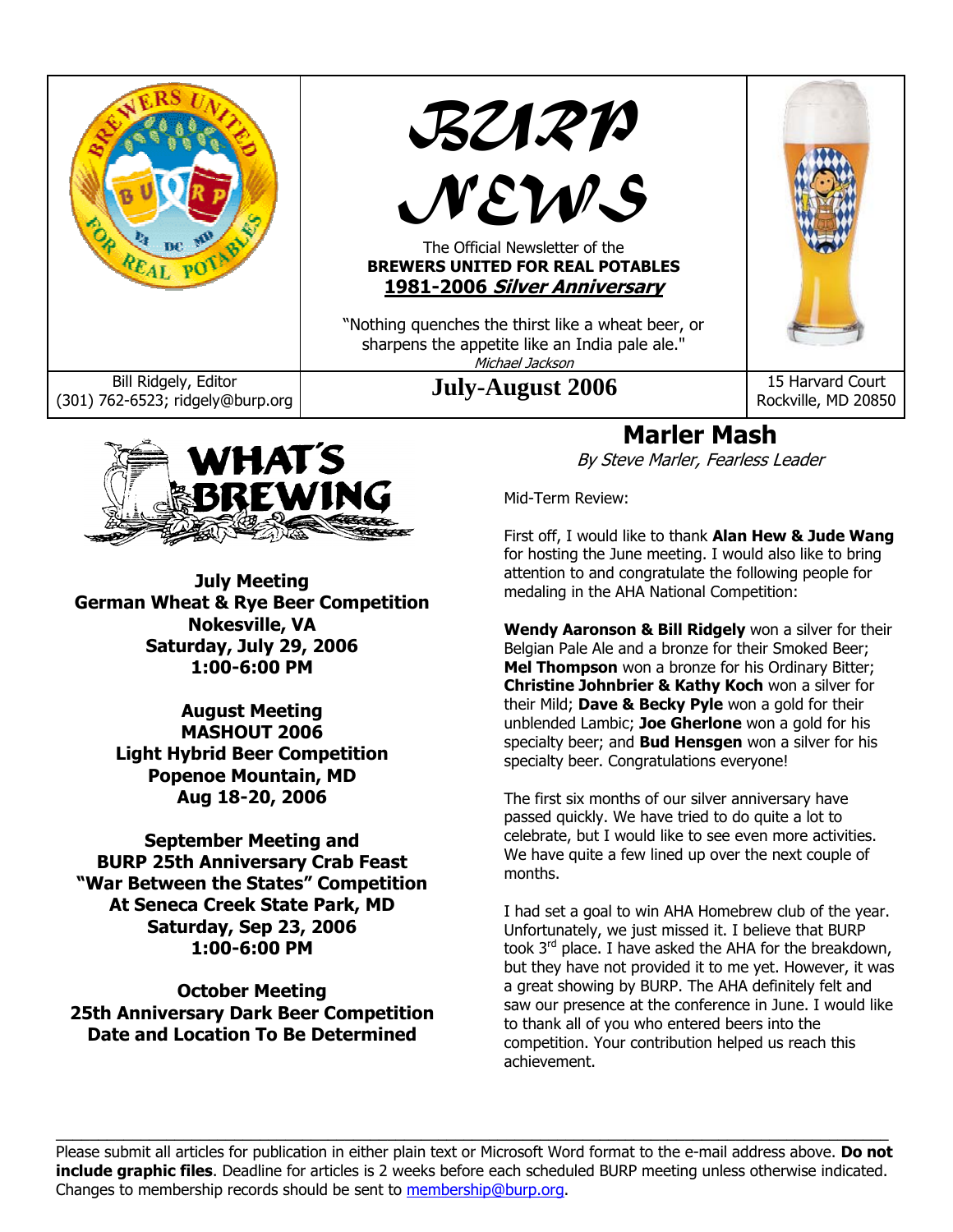Also, our Spirit of Free Beer was very successful this year. We set a goal to significantly increase the number of entries. We achieved that goal by receiving 320 entries, which is approximately a 20% increase from last year.

We have also given out our first ever appreciation award to **Jerry Bailey**, held an extract brewing class, and had coverage of our club and its members in the Washington Post and the Mid-Atlantic Brewing News.

We have some activities planned over the next couple of months. Of course, there is MASHOUT, which is just around the corner. We are planning to have our birthday celebration, which will be a crab feast, in September. The BURP 25<sup>th</sup> Anniversary beer will also be brewed in September. We are planning a BURP trip to Philadelphia for October. Our Real Ale competition will be held in November, as it has been in the past.

So we have accomplished a bit, but there is room for more. I hope that you will participate in some of the upcoming activities. If you have ideas for other activities or would like to coordinate an activity, please let one of the Officers know.

October Meeting Place Needed:

Our site for the October meeting fell through, so we are looking for another possibility. If you are interested in hosting a meeting in October, let me or one of the Officers know. You can email me at marler@burp.org or give me a call at 703-527-4628.

BURP Birthday Bash:

Legend has it that 25 years ago in September, a home brew club in the Washington area decided to call themselves Brewers United for Real Potables (BURP). That meeting also featured a crab feast. The BURP Officers have decided to turn the September meeting into a big birthday bash featuring, you guessed it, crabs.

The Birthday Bash will take place at the Buck Pavilion in Seneca Creek State Park. The park is near Gaithersburg, Maryland. As usual, we will need volunteers to help make this a great party. We will need volunteers for:

Birthday Bash Coordinator Crab Pickup Birthday cake ordering and pickup Music

Please email me (marler@burp.org) or give me a call if you are willing to volunteer for these important duties.



# **Brothers & Sisters in Beer**

By Jamie Langlie & Bud Hensgen, Co-Ministers of Culture

The purpose of BURP monthly competitions is to further the art and science of homebrewing by providing thoughtful feedback to Club brewers and by developing a cadre of well-qualified, educated judges.

### **Summer Competition Highlights**

Summertime and the livin' is easy  $-$  time to enjoy peppy Pilsners, refreshing German Wheat & Rye beers, and thirst-quenching Light Hybrids. It just happens that all of these tasty treats can be found in BURP's summer competition line-up. Our June meeting featured *Pilsners* (Category  $#2$ ), with subcategories (A) *German*, (B) Bohemian, and (C) Classic American. And the winners were:

1<sup>st</sup> Place - **Jim Busch** for his classic German Pilsner 2nd Place – **AJ DeLange** for his Bohemian Pilsner 109 3rd Place – **Rick Garvin & Christine Johnbrier** for their German Pilsner

Congratulations to all! Thanks also to judges **Wendy Aaronson**, **Ron Hitchcock**, **Bob Kepler**, **Paul Langlie**, **Jeanie Osburn**, and **Calvin Perilloux**.

### **July**

The July competition category is German Wheat and Rye (Category #15), with subcategories (A) Weizen/Weissbier, (B) Dunkelweizen, (C) Weizenbock, and (D) Roggenbier [German Rye]. Judges wanted, as well. To volunteer, please contact Bud Hensgen at bhensgen1@verizon.net.

### **August/MASHOUT**

The category for our August MASHOUT competition will be Category 6, Light Hybrids, with subcategories (A) Cream Ale, (B) Blonde Ale, (C) Kolsch, (D) American Wheat or Rye. Judging will be held Saturday on the MASHOUT grounds. Competition beers will be accepted in kegs, growlers, or bottles (2). Beer registration instructions will be provided at check-in. We also are seeking members to judge on Saturday morning –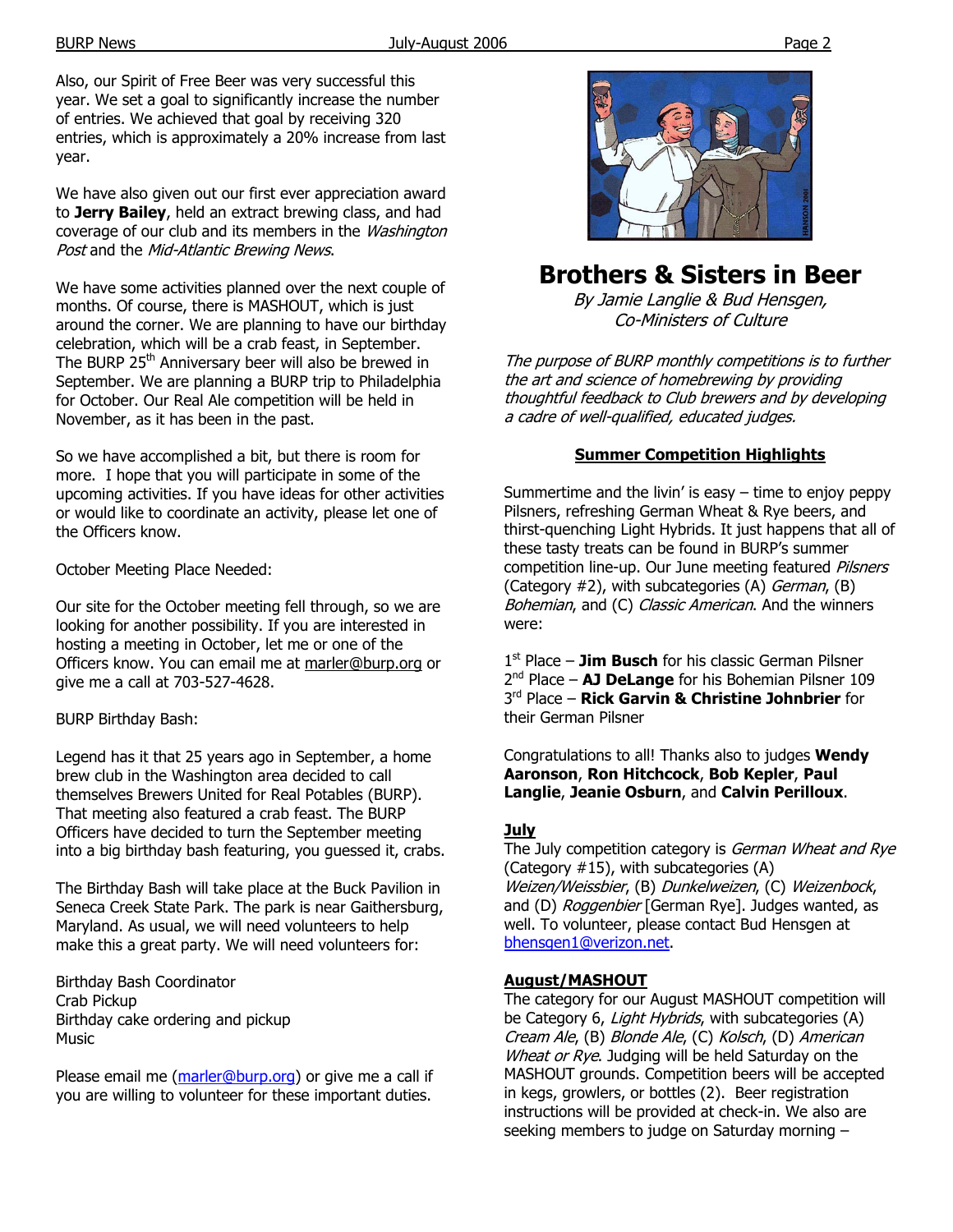### **Heads Up → Exciting Fall Contests Heading Your Way!**

Now is the time to start preparing for two exciting competitions planned for the September and October meetings. The first is the annual **"BURP Civil War"** contest, a friendly joust between our Virginia and Maryland brewers to claim the coveted "BURP Civil War" trophy. The second is a special **25th Anniversary Dark Beer Competition** in honor of the first ever BURP club competition.

### **Civil War Competition Rules**

1. All German beer styles are accepted. BJCP categories include:

- Cat 1 Light Lager, subs (D) Munich Helles & (E) Dortmunder Export
- Cat 2 Pilsner, sub (A) German Pils
- Cat 3 European Amber Lager
- Cat 4 Dark Lager, subs (B) Munich Dunkel & (C) Schwarzbier
- $Cat 5 Bock$
- Cat 6 Light Hybrid, sub (C) Kolsch
- Cat 7 Amber Hybrid, all but sub (7B), Calif. Common
- Cat 15 German Wheat and Rye Beer
- Cat 17 Sour Ale, sub (A) Berliner Weisse
- Cat 22 Smoke-flavored & Wood-Aged, sub (A) Classic Rauchbier
- Cat 23 Specialty Beer, subs Wiess, Sticke Alt, Munster Alt, Kellerbier

2. Teams composed of a minimum of 2 brewers and a maximum of 4. Each individual brewer may be on one team only.

3. Each team may have one entry.

4. If a team is made up of members from both states, the team must choose which state to represent.

5. As usual, ribbons will be awarded to  $1<sup>st</sup>$ ,  $2<sup>nd</sup>$ , and  $3<sup>rd</sup>$ places.

6. Points will be calculated for the first five places overall on a descending scale: 5 pts for  $1<sup>st</sup>$ , 4 pts for  $2<sup>nd</sup>$ , 3 pts for  $3^{\text{rd}}$ , 2 pts for  $4^{\text{th}}$ , 1 pt for  $5^{\text{th}}$ .

7. The state with the highest total number of points is the winner. The highest placing team for that state will be awarded the trophy on behalf of the state represented and keep the trophy until the following year.

### **25th Anniversary Dark Beer Competition Styles**

More information about the Anniversary Competition will follow in the September newsletter. Basic guidance for

this contest is that entries must be in style categories that are rated at **greater than 20 SRM**.

Styles that **definitely** meet the 20+ criteria:

- Cat  $12$  Porter
- Cat 13 Stout

Styles where some subcategories **might** meet the 20+ criteria:

- Cat 4 Dark Lager
- Cat 5 Bock
- Cat 9 Scottish and Irish Ale, only sub (E) Strong Scotch Ale
- Cat 10 American Ale, only sub (C) American Brown Ale
- Cat 11 English Brown Ale
- Cat 15 German Wheat and Rye, sub (C) Weizenbock might qualify
- Cat 19 Strong Ale, unlikely, but subs (A) Old Ale and (B) English Barleywine might qualify
- Cat 22 Smoke-flavored & Wood-Aged, unlikely, but possible
- Cat 23 Specialty Beer, sub Imperial Porter



# **Enlightenment Corner**

By Tom Cannon, Co-Minister of Enlightenment

### **BJCP Exam Update**

Yes, we know we promised a BJCP exam this year, but the year has gotten away from us, so now your intrepid Ministers of Enlightenment have regrouped and plan to schedule an exam in January 2007, in time to get your BJCP credentials by SOFB 2007.

To support this exam, we are going to schedule six BJCP prep classes starting in early September. The classes will be on either a Tuesday or Thursday evening, starting around 7:30, and will alternate between Maryland and Virginia. Classes will cover the BJCP, beer styles, beer ingredients, recipe formulation and brewing techniques.

There will be a small charge to take the class to cover expenses, primarily the purchase of beer. In addition,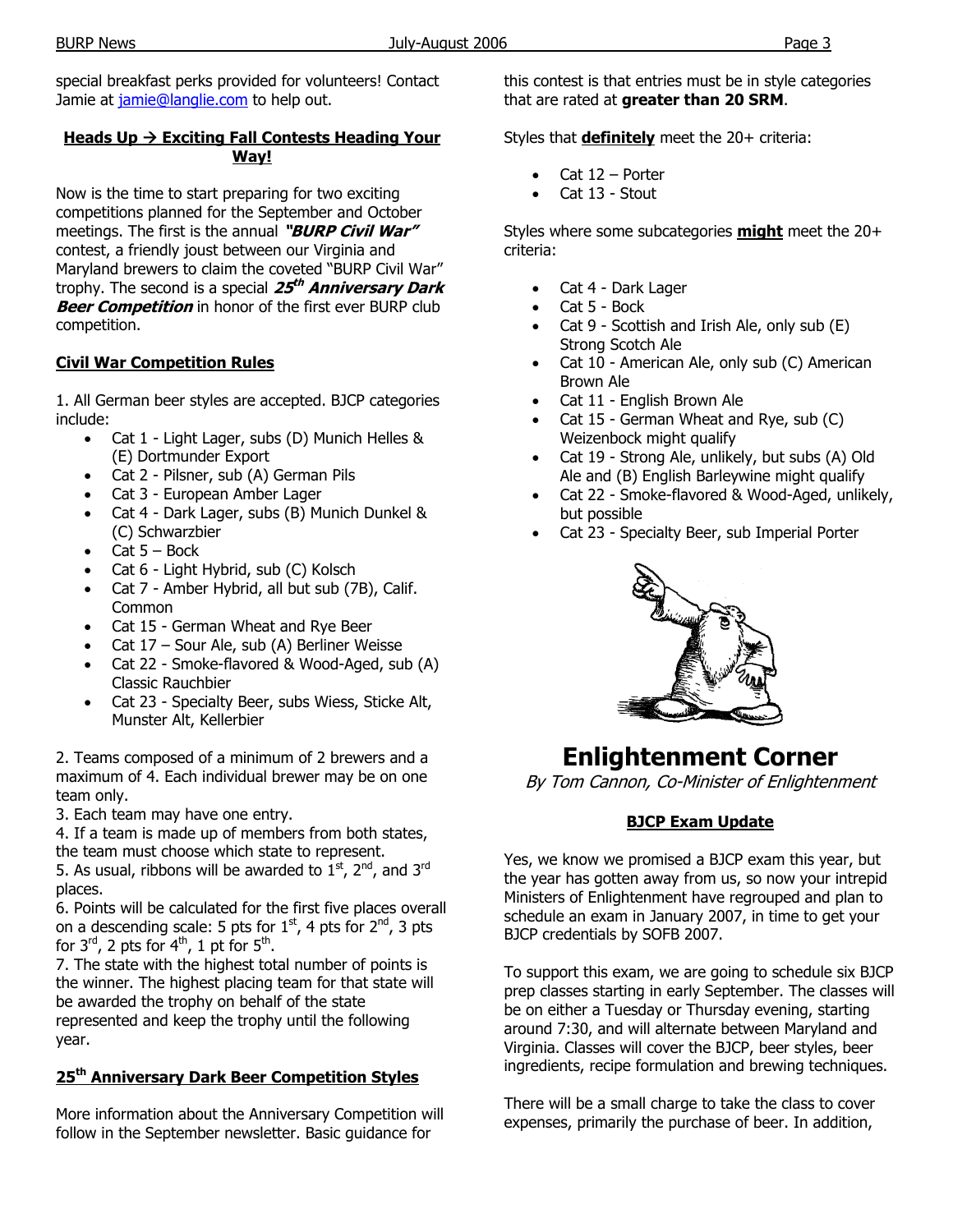BURP is willing to subsidize the cost of the exam to BURP members. To take advantage of this, you will be asked to pay the exam fee up front. BURP will reimburse you after you take the exam.

We have developed a list of people who have stated interest in taking the exam and the prep class, and we will be contacting you if you are on the list. If you are not on our original list (or don't think you are, or want to double check in case we lost the original list) and want to take the prep class and exam, please contact one of your Ministers of Education (Wendy or Tom). The exam is a challenge, but it's also a lot of fun (at least the party after the exam will be!) so please consider taking it. It can never hurt to learn more about beer!

### **July Meeting Education**

What style of German beer was commonly brewed in the middle ages, was solely brewed by the Dukes and Princes of Bavaria and drunk by their Kings and Queens in the 17th century, represented 1% of the beer brewed in Germany in 1951, but closer to 20% of the beer brewed in 2005 by over 200 breweries? Here's a hint ... tastes especially good with German white sausage and should be drunk, in the words of our own Fearless Leader, "NFL" style, as in "No Frickin' Lemon!

Of course, the answer is Wheat Beer, in particular German Weizen Beer. Join us at the July BURP meeting where we will discuss the history and brewing (and tasting) of these wonderfully refreshing Spring/Summertime (and sometimes Christmas) Weissbiers, Hefe Weissbiers, Dunkles Weissbiers and Weizenbocks.

The discussion/tasting will start at 1:00 PM. Feel free to bring your own Weizen Bier glass!

## **BURP Anniversary Big Brew**

By Bob Kepler

As part of BURP's 25th Anniversary celebration, the club will be brewing up a large batch of American Style Barleywine. **AJ DeLange** has graciously offered up his 1.5 bbl system to host a brew day for everyone interested in participating. No firm date is set yet, although the forecast is for sometime in mid September. The key logistics of equipment handling and recipe formulation will be led by AJ and by **Bill Madden**. We will need volunteers to help with other tasks such as obtaining materials, weighing out grains and hops, bottle label design, racking, kegging, bottling, cellaring, etc. And, since AJ is involved, I'm sure he will want people over to perform alcohol, bitterness, pH and color analysis (I volunteer as a taste tester!). If you are

interested in participating in the Silver Anniversary Big Brew, send email to **bobkepler@burp.org** to get on the list.

### ? ? ? ? ? ? ? ?

# **RYDler**

Q. What was the first German brewery to export draught beer to the U.S.?

### ? ? ? ? ? ? ? ?

# **Volunteers Still Needed for Montgomery County Fair Homebrew Competition Aug 5, 2006**

By Bill Ridgely, Co-Organizer

The annual Montgomery County Fair Homebrew Competition, to be held on the morning of Sat, Aug 5, 2006 at the fairgrounds in Gaithersburg, MD, is still in need of judges and stewards. The competition is open to all home brewers and is sanctioned by the BJCP. Both judges and stewards will receive free admittance to the fair and free parking.

Best of Show Judging will be held on the Fairgrounds on Saturday, Aug 12, 2006 and will be open to the public. Several very experienced BURP judges have volunteered to serve on the BOS panel.

Please visit the Gaithersburg Area Brewers Society (GABS) homepage at  $\frac{http://q}{dt}$  a b s.tripod.com/ for full details and judge, steward, and beer entry registration forms.

I will be happy to collect all BURP competition entries at the July BURP meeting to be held on July 29.

# **MASHOUT 2006 Update**

By Bill Ridgely, MASHOUT Coordinator

Registration for the 19th Annual Mid-Atlantic States Homebrewers CampOUT will be closed on Aug 15, so if you have not yet registered, please do so as soon as possible. Also, please keep in mind that registration is limited to 200 people, and once that number is reached, the roster of attendees will be closed regardless of the date. Signups from other homebrew clubs have been coming in heavily over the last several years, and there are now as many (if not more) non-BURPers attending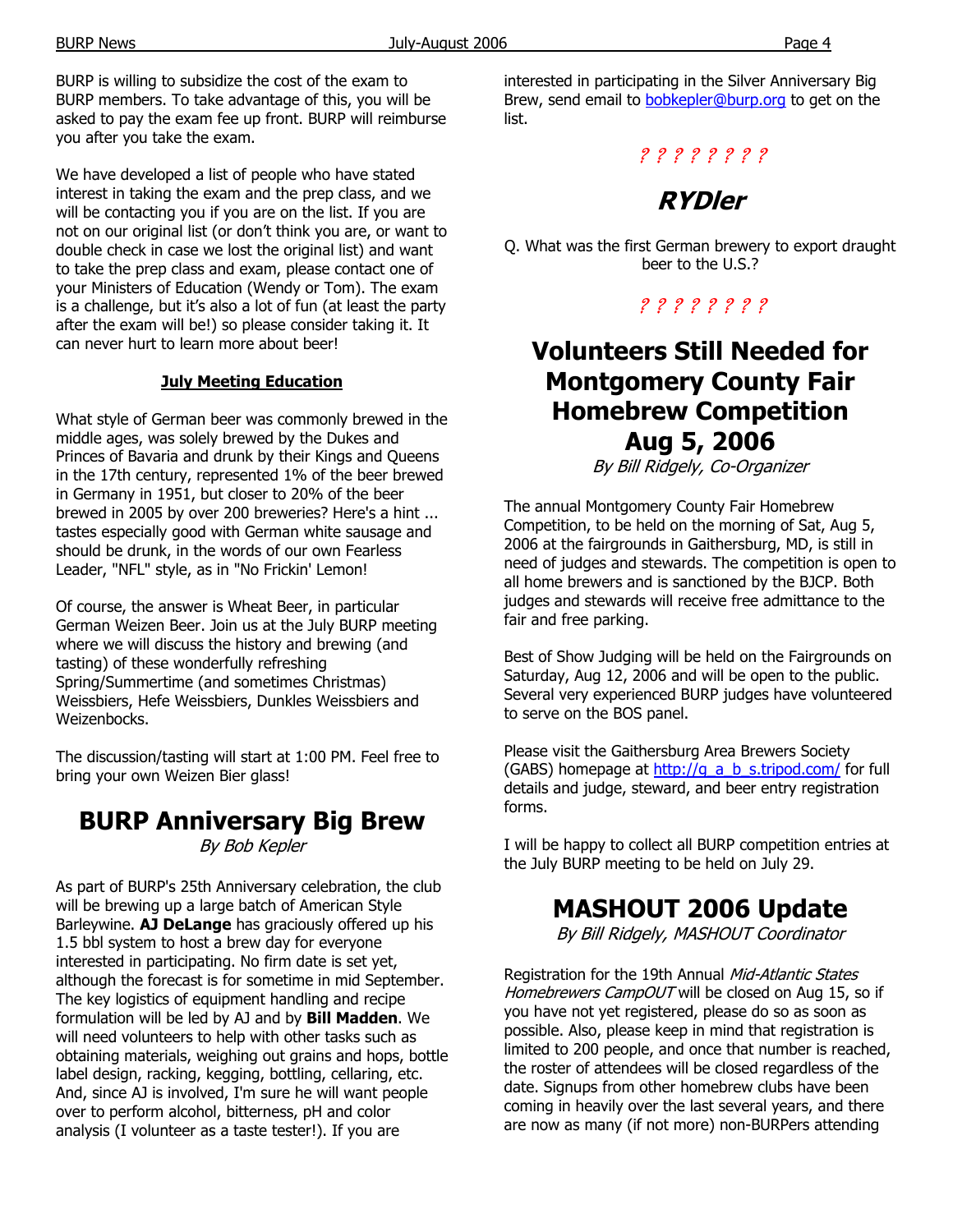the event as there are BURPers. Let's have a great showing from the club that both sponsors and organizes this great event. Please register now while there is still time. At the time this newsletter goes to press, close to 100 people have already been signed up.

Here's a quick rundown on the latest MASHOUT news:

**Site Preparation** – Concerns about field haying and mowing have been alleviated, and it now appears that the field will be in great shape for the event. It has not been necessary to put fresh gravel on the driveway this year as good weather over the winter helped maintain the integrity of the surface.

**Cooking Teams** – The MASHOUT committee is seeking volunteers to help with cooking the barbeque for the Saturday dinner and pancakes for the Sunday breakfast. While we have arranged to have a trailer-mounted grill brought to the site, we will need help with preparing the pork for the grill (applying rub), cooking the meat, and then pulling the meat prior to serving. We could also use some sauces for the barbeque, so if you have a special sauce recipe, and you'd like to see it featured at MASHOUT, please let me know. We'll also need help shucking corn on the cob and preparing potatoes for baking. BURPer **Wendy Aaronson** will be seeking volunteers for the Sunday pancake breakfast. If you can provide a camp stove and are willing to help with breakfast preparation, please contact Wendy at aaronson@burp.org. If you are willing to join the BBQ team, please contact me at ridgely@burp.org. Of course, we'll also need as many tables in the pavilion area as possible, so if you can bring one or more along, please help us out.

**Check-In** – BURPers **Bob & Kathleen Warriner** are signing up volunteers to work at the check-in table. Please consider volunteering an hour or two to check in attendees as they arrive. The job will be an easy one this year since there will be (most likely) no memorabilia to sell. If you are willing to contribute to the effort, please contact Bob & Kathleen at bkwarriner@aol.com or phone 301-588-3037. A signup sheet will also be available at the July BURP meeting. A keg of beer will be provided at the check-in table for the enjoyment of volunteers.

**Ice** – Once again, there will be onsite delivery of ice twice daily on Friday and Saturday. Both block and cube ice will be available at very reasonable prices (\$1.00 for either a 6 lb bag of cubes or a 10 lb block). Please support our ice vendor by buying as much as you need.

**Homebrew Competition - The Minister of Culture** column earlier in this newsletter (as well as the

MASHOUT website) has full details about the annual competition to be held at the event.

**Entertainment** - Once again, a great live band will be featured at MASHOUT. On Friday evening, Aug 18 from 8:00 to midnight, the band "Radio Mosaic" (http://www.radiomosaic.com) will perform at the MASHOUT barn. The band is composed of members of the former national touring band New Potato Caboose, and their legendary live performances have been described as "passionate, energetic and exuberant". The band plays a great mix of cover tunes and originals and never uses a setlist. This makes each show completely original and unique. Don't miss this opportunity to enjoy one of the best and most exciting live bands on the east coast.

In addition to the band, this year's MASHOUT will feature the 2nd Annual Popenoe Mtn. Pub Quiz. The Quiz will be held after the Saturday night dinner, 'round the old campfire. This venerable trivia game is a staple in pubs across the British Isles. Teams of  $3 - 5$ contestants will have a go at answering beer-related questions. The team with the most points for correct responses will win glory and some great prizes donated by generous MASHOUT sponsors. **Mac & Diana McEwen**, together with **Paul & Jamie Langlie**, are our Pub Quiz Publicans – and they've vowed to divulge neither categories nor questions prior to the big event. Registration forms and rules for Quiz teams will be available at the MASHOUT check-in station. Good Luck to All!!

A couple of things are still needed for MASHOUT. If you can help out with either of these, please contact the MASHOUT coordinator:

- Jockey boxes for serving donated beer
- Sankey taps for use with donated beer kegs

Full details on MASHOUT, including a downloadable registration form, can be found on the BURP website at http://burp.burp.org/Default.aspx?tabid=451. Please check the site regularly for updates. I hope to see all of you at MASHOUT 2006, the best outdoor homebrewer's gathering in the nation!

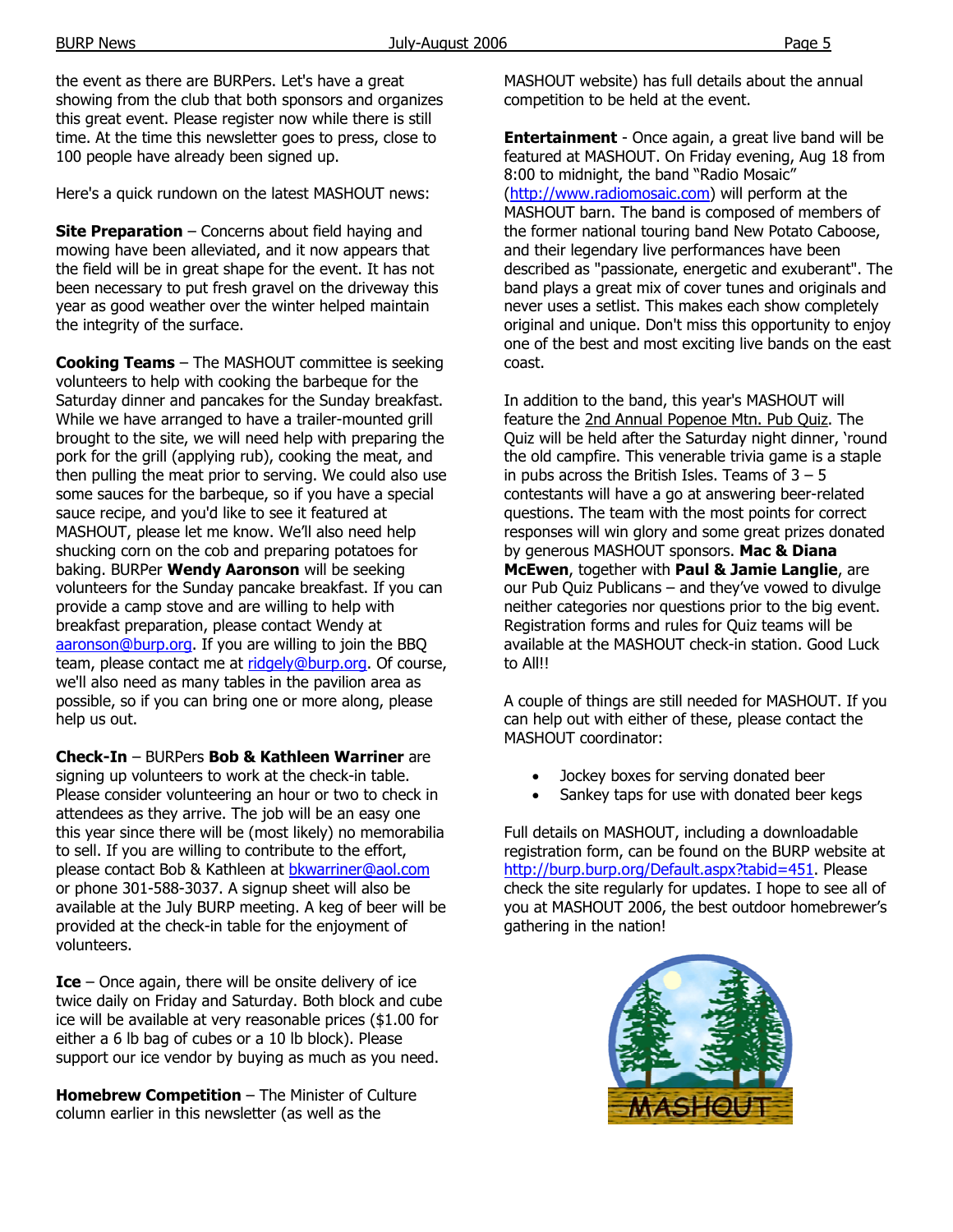

**Mel Thompson** holds the coveted Silesia Trophy for Spirit of Free Beer Best of Show as Prize Coordinator **Trish Koch** (R) and helper **Alison Skeel** (C) look on. Photo by **Alan Hew**

# **Report from the World Beer Cup (A.K.A. the June BURP Meeting)**

By Joel Carlson

Many thanks to **Alan Hew & Jude Wang** for hosting the June  $18<sup>th</sup>$  meeting. Their home in College Park was perfect. They provided sunny weather, a large lawn, a cool basement, and a big screen TV. What a chance to drink good beer, eat good food, and watch the dramatic Italy vs USA World Cup soccer game!

Although Italy scored the only two goals of the game (one for them and one for us), we all felt like winners when we tried the local beer offerings! A special thanks goes to those who donated the beers on tap. These included **Alan Hew's** Bitter Monkey (ESB), Gordon Biersch Czech Lager provided by **Jason Oliver**, and **Jim Busch's** 1-2 punch of ESB and Pils Bock. Jim's Pils Bock later won the Pils competition, thanks to a secret ingredient - a little boost of di-hydrogen oxide! Oh, for you non-NASA engineers, that's adding water to bring the octane down to the BJCP cat 2 Pilsner class. The fans loved it. The multiple beer engines and taps made everyone want to stand up, raise their hands, and shout GOOOOOOOOAAAAAAALLLLL.

**Trish Koch** served admirably as referee for the Spirit of Free Beer prize presentations, and I must say, she did not make a single bad call (unlike the FIFA referees, the bums!). She did a wonderful job procuring all of those prizes and handing them all out without issuing a single red card. The raffle, led by **Larry Koch**, went well, and there was only a single yellow card issued for illegal use of the hands when **Mel Thompson** grabbed up many SOFB and raffle prizes, as well as the overall SOFB trophy.

To top it all off, the remaining 5 coolers of beer left over from the Spirit of Free Beer were served up. It was a fitting closeout to **Ty Ming's** outstanding effort registering and organizing the entries. His competition codebreaker sheets were handy to find just the beer you were looking for. It was almost like an unbridled shopping spree in the basement of the Brickskeller, a truly great opportunity to sample a wide variety of topnotch home brewed beers. They all were winners in my book!

Looking forward to the July meeting. That should be an excellent venue for the lead in to the 2006 NFL Hall of Fame Game the next week! There really is nothing like a sporting event to serve as an excuse to get together with your friends and drink beer!



# **Li-Beery Book Report (I Mean Review)**

By Joe Gherlone

Miller, David. Continental Pilsner: Classic Beer Style Series, 2. Boulder, CO: Brewer's Publications, 1990.

The Classic Beer Styles Series is an invaluable reference in brewing. The second volume, Continental Pilsner, by David Miller, is no exception. Mr. Miller provides not only detailed guidance for homebrewers on the various styles of pilsner brewed in Europe, but addresses the concerns of brewpubs and microbrewers as well.

I had always thought of these books as directed at homebrewers, so that last was a bit of a surprise. It was interesting to read some of the considerations that microbrewers are faced with. His guidance was comprehensive and well written. I drew heavily from it in producing my first-ever pilsner – an attempt at a Bohemian pilsner whose quality remains to be seen.

Mr. Miller provides a logical and functional approach to the building of a pilsner beer. History of the style is discussed at some length, followed by the profile expected of the various sub-styles. He discusses Czech pilsner (aka Bohemian pilsner) as the prototype of all pilsner beers, and German pilsner and Dutch/Scandinavian pilsners as closely related. His categories match the Brewer's Association 2006 Beer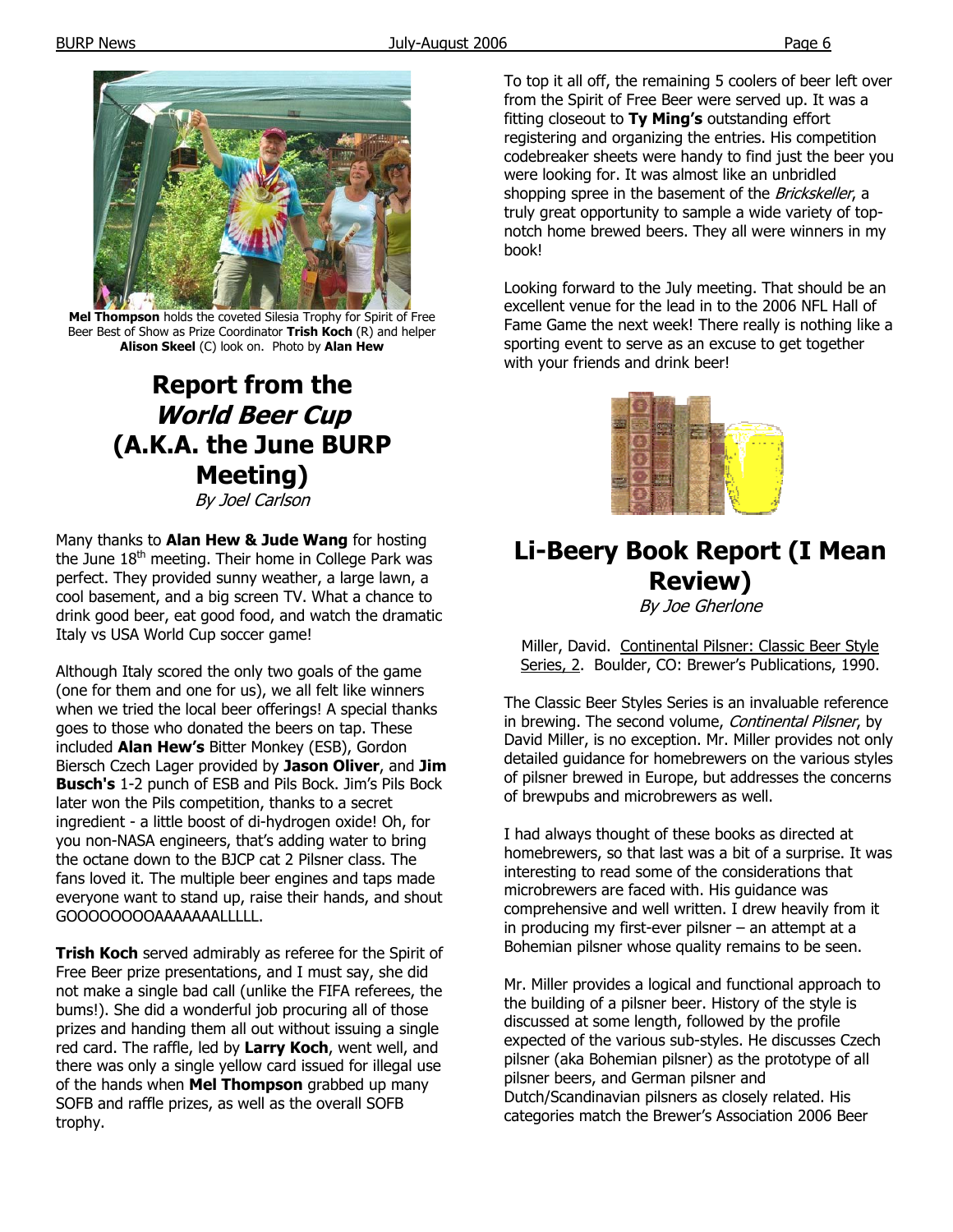Style Guidelines very closely – they divert only slightly from the BJCP 2004 guidelines. Miller's Dutch/Scandinavian Pilsner style fits more closely to the Classic American Pilsner or the Premium American Lager than the European styles in the BJCP guidelines.

He subsequently discusses materials and technique for both all-grain and extract brewers, from the smallest batch homebrewer to relatively large-scale microbrewers. He speaks mainly in terms of general recommendations and his own preferred choices but always provides the pros and cons of each decision. He does not go into detail regarding the execution of technique but recommends reading Greg Noonan's Brewing Lager Beer (updated in 2003 and now called New Brewing Lager Beer). Some of his comments are quaint when viewed from the current day – he frequently mentions the non-availability of beers from Europe, or the shortage of European ingredients. In 1990, when he wrote the tract, these shortages were part of the homebrewing landscape – today, they are largely history.

I would love to see an update to this classic volume, but rest assured, it stands alone as a valuable reference in your lager brewing. Read it carefully, compare it to the various style guidelines and articles on your selected brew, and go for it!!

Happy Brewing, Joe Gherlone



**Wanderings**  By Craig Somers, Cyclemeister

#### **Upcoming 2006 Trips**

#### **August 12-17 – C&O Canal to MASHOUT Aug 24 - Sep 7 – Bamberg/Prague Sep 8 - 20 – Belgium/Amsterdam**

I recently returned from the BURP Baltic Tour: 250 miles of bicycling in Estonia plus visits to St. Petersburg and Helsinki. Tasted a lot of lightly flavored lagers, and

occasionally tracked down a Baltic porter. Was pleased to drink Czech beers in Tallinn and St. Petes. If vodka suits you then ask **Paul Langlie** about "the vodka adventure" - his all night meander around St. Petersburg. The culture of flavorful beer is lackluster in Russia and Estonia, but small breweries in Helsinki offer assertive and unique brews like tar beer. Helsinki beer bars with several taps and 50 bottles serve quality brews from around Europe. The beer hunter will discover a real gem at the One Pint Pub on Santakatu 2. I couldn't resist downing a couple of pints of Fuller's Chisswick Bitter which is incredibly full flavored and only 3.5% abv. This was the only Helsinki pub where I found sahti available. The One Pint Pub owner has collaborated with Cantillon who produced a lambic flavored with Finnish cloud berries for the pub, and a very hoppy "Red Neck Ale" on tap is apparently a joint effort between Marco, the owner, and the De Ranke brewery. I was impressed to find Larry Bell's beer and noted other American microbrews in the cooler that I have never run across before. There were large bottles from unfamiliar European breweries that tempted me. Delight yourself at One Pint Pub, open 11am - 1am daily. It's located along the canal behind the large apartment building marked Santakatu 2.

I just purchased my airline ticket to Frankfurt leaving August 24. After landing, will go by train and reside six days in Bamberg making excursions to the surrounding villages in search of kellerbiers. These hoppy unfiltered lagers such as **Rick & Christine's** award winning version exist in the region of northern Bavaria called Franconia. This is the premier beer exploration destination in the world. The crisply hopped kellerbiers are the perfect summer refreshment. In contrast, the depths of Schlenkerla marzen served from wooden barrels that enhance its smoky flavor is only found in the brewery pub. Another ride on the train brings us to Prague for a few days. Then train to Antwerp for the Kulminator Pub beerfest on September 8. The Bruxellensis "Beers of Character" beer festival occurs at Rue de la Glaciere 18 in Brussels on September 9 & 10, followed by a week of visiting breweries in the Hainaut region of Walloonia and maybe some time in Brugge. My last few days will be in Amsterdam before my flight home on September 20. Several homebrewers from Indiana will be cyclemates in Bamberg and Prague. I'm hooking up with BURP member **Chuck Cook** in Antwerp. E-mail me at craigsbike@burp.org if you think our paths may intersect in Bavaria or Belgium.

The July Southeast PA Tour didn't happen. Bicycling in PA would be comfortable during a cooler month. My 92 year old recently-widowed father feels that he is nearing death, and I will be with him in FL from July 17 - August 7. Contact **Gordon Goeke** or I about biking up the C&O Canal to MASHOUT.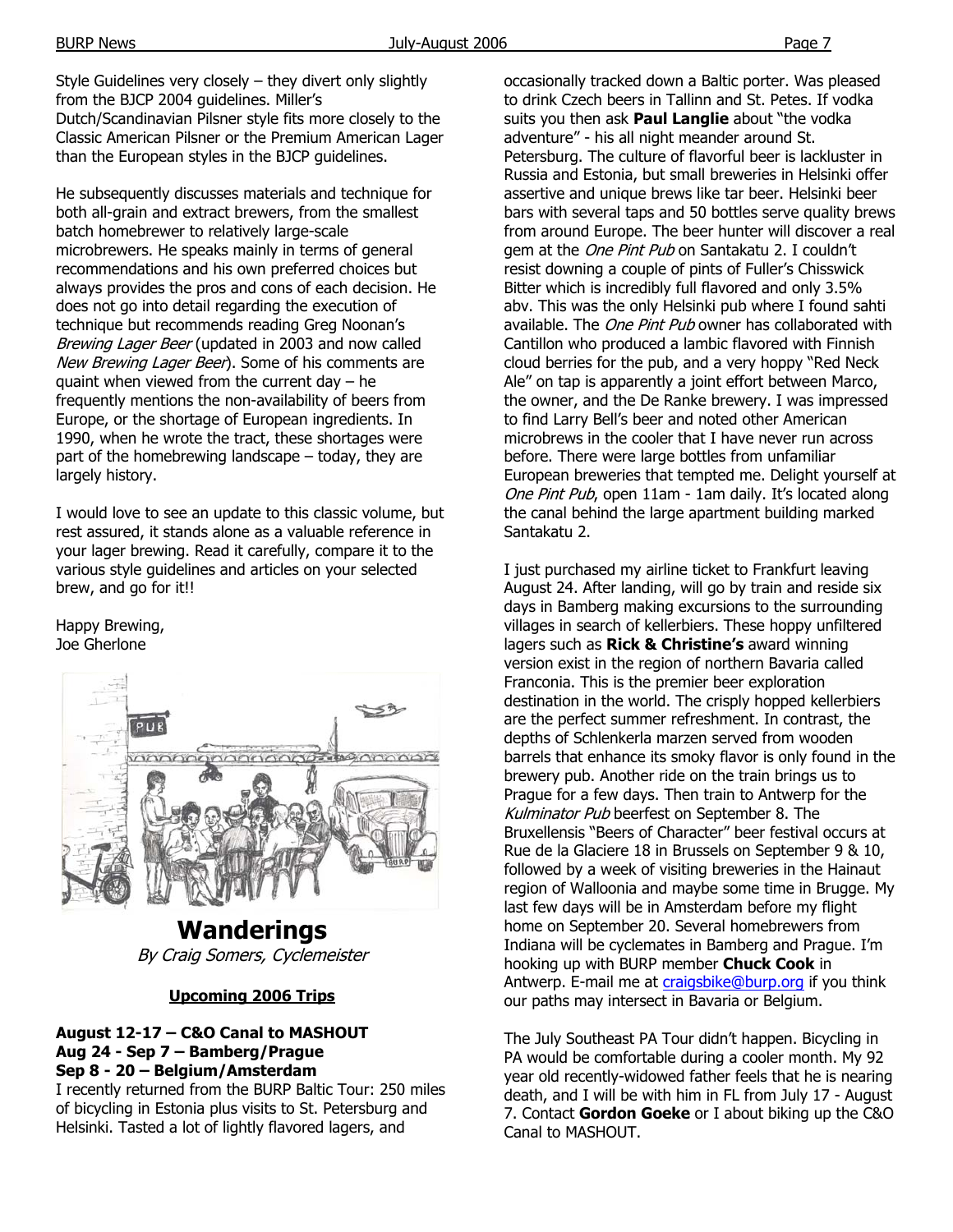# **Insights from the AHA Conference**

By Steve Marler, Fearless Leader

I attended the AHA conference that was held in June. I attended quite a few of the technical sessions. Many of them were quite interesting, and I actually learned a few things.

One of the better sessions was given by former Old Dominion brewer **John Mallett**. The topic of his discussion was "The Science Behind Maltolicious". He talked about how a lot of the malt flavor we perceive comes from reactions from amino acids. The caramelization in brewing is not true caramelization. Instead, it comes from the Maillard reaction, which is an amino acid reaction.

Here is some information that I jotted down during the discussion that might be of interest to you:

\* There is less chance of having DMS in a beer if dark malts are used. During the kilning process, as the heat rises, DMS and DMS precursors are driven off. \* Brown malt will provide a better Maillard reaction because the malt has more amino acids. \* New research by Briess Malt shows that beer that is made with caramel malt that is around 60 lovibond is less stable than beer made with caramel malt lower and higher than 60 lovibond. It appears that free radicals are trapped at their maximum capacity at 60 lovibond. It may be better for a brewer to mix low and high lovibond caramel malt instead of using 60 lovibond malt. It also turns out that very dark malts have some antioxidant compounds.

Here are some questions and answers from John's discussion:

1. Caramelization and Maillard reactions occur at the same temperature - True or False

- 2. Browning reactions were first written about by
- a. Arthur Ling
- b. Lois Camille Maillard
- c. A brewer
- d. Both A & C

3. Approximately how many flavor active compounds have been identified in cooking foods?

a. 2000 b. 5000 c. 10,000 d. 50,000

4. The most important class of flavor compounds in foods is

a. Alcohols b. Pyrazines c. Furans d. Thiazoles

- 5. Malotol has a flavor of
- a. Caramel b. Meat c. Green Grass d. Malt

6. Match the following (a with b):

- a1. Maillard Compounds
- a2. Caramel Compounds
- a3. Phenolic Compounds
- b1. Phenolic Acids + Thermal degradation
- b2. Heat + Amino Acids + Sugars
- b3. Heat + Sugar

7. Maillard Reactions should be only done in a wellequipped professional laboratory - True or False

Answers

1.-F, 2-b, 3-c, 4-b, 5-a, 6-a1-b2, a2-b3, a3-b1, 7-F

Stay tuned for more of my insights in the next newsletter.



**Trivial Beer-Suits**  By Charlie Pavitt

Before I get down to the real bizness of this Beer-suits, a couple of loose ends to tie up. A couple of issues ago, I dedicated a column to beer spas, thanx to some brewfueled inspiration amongst GABSers at **Len Valenti's** house. Well, Len himself sent me a link to a New York Times April  $30<sup>th</sup>$  on-line article by Evan Rail detailing the growth of beer spas throughout central Europe. The most fun one appears to be at the Landhotel Moorhof in Franking, Austria (http://www.moorhof.com/), including lager baths in a Jacuzzi-type tub that apparently causes a head to foam, followed by hopefully-not-previouslyused-for-soaking mugs of the same lager (Schnaitl, a local product), and ending with a four-course beer dinner. A two-nite, two-beer-dinner weekend package is just 198 euros; how could you resist? Also, the June  $6<sup>th</sup>$ Washington Post Health section included a short report on more research concerning another previous Beersuits topic, the alcohol/heart disease relationship. Apparently, some Danish researchers found evidence that, given alcohol consumption, the amount consumed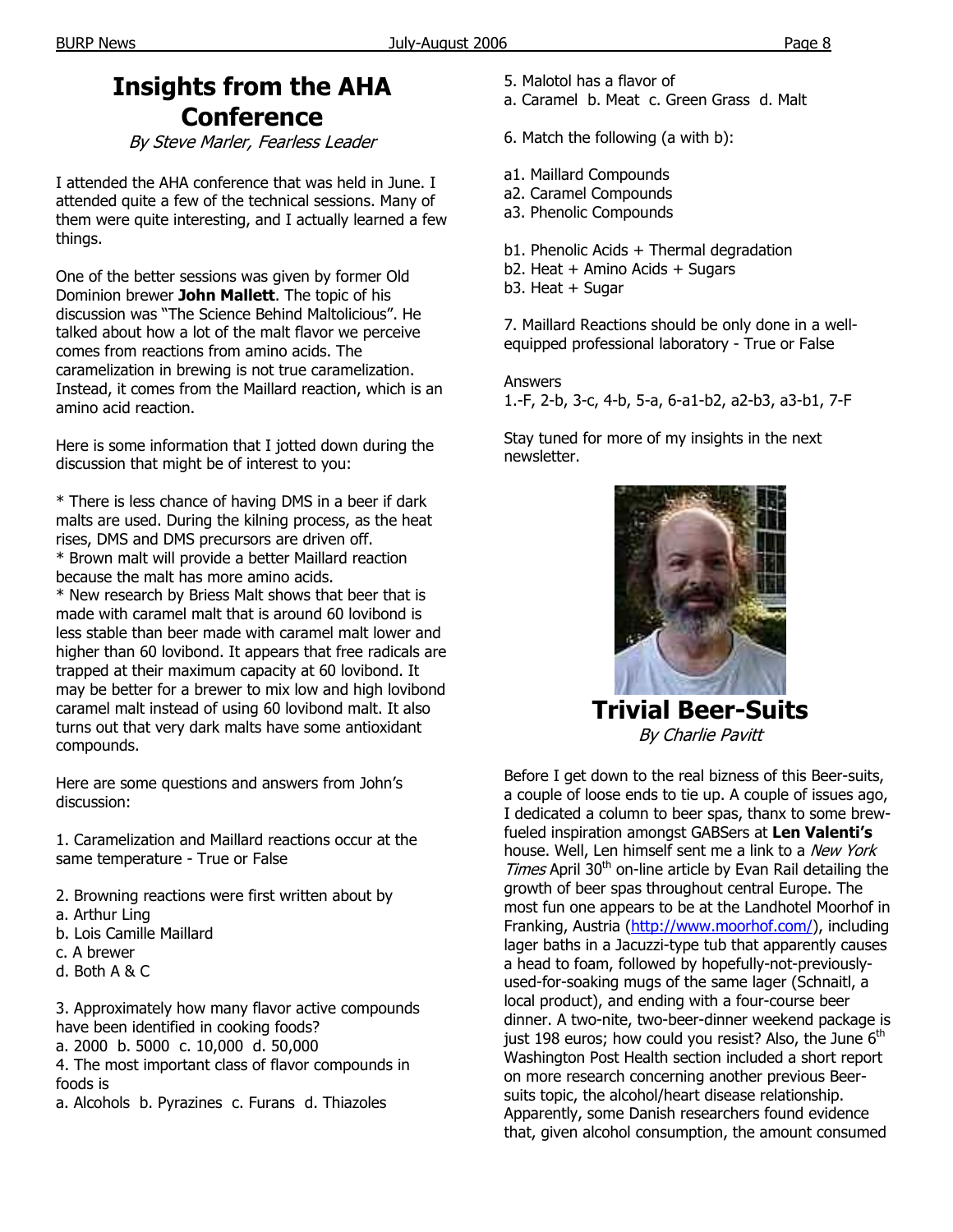had no additional impact on keeping the ticker ticking. The best part of the Post report was the last line: "Among the caveats, however, was a low response rate that suggests some study participants may have been too drunk to be counted."

On to this month's trivia, the first of what may be several months worth from a humongous book entitled One Hundred Years of Brewing that was originally published in 1903 by H. S. Rich and Company (no listed author) and reprinted in 1974 by Arno Press. Most of its 718 pages are on the brewing industry during the nineteenth century, but the first 180 or so is on the ever-more-interesting times before then; for instance, a survey of what responsible government authorities had to say about beer brewing. Back in the Middle Ages, an ordnance in the city of Danzig stated that "whoever makes a poor beer is transferred to the dung-hill" (incidentally, Danzig was an independent city-state for long stretches well into the twentieth century. Under its modern name Gdansk, it was the home of Lech Walesa and his merry band of revolutionaries). The following instructions come from the magistrate of Erfurt in what is now southern Germany during 1351:

> No citizen shall brew more than twice a year; for each time he shall use three chests of malt, filled to the level, no more and no less. On Wednesday evening before St. Michael, when the beer-bell is tolled, and no sooner, the fire shall be lit and the brewing commenced; nobody shall brew, unless he has his own vessels, tubs, casks and his own tun. Before the evening of St. Severi nobody shall malt the barley, and neither wheat nor oats shall he mix with the same. For such price as the beer is called out for after Walpurgis, it shall be sold. In the country nobody shall sell foreign beer or wine without the knowledge of the city authorities. Any citizen who brews in the country shall be regarded a citizen no longer.

Note the "his": but in 1284 Berwick, England, women were likewise subjected:

> It is enacted that no woman is allowed to sell a bottle of beer from Easter to St. Michaels for more than two pennies, and from St. Michaels to Easter for more than one penny. No woman is allowed to buy more than one bushel of oats on the market to brew beer for sale from the same. If she buys more, she loses all she has bought, and one-third goes to the custodians, and two parts to the bailiff for the brewing of beer, which is consumed in his own house.

I might add that the book is chock full of descriptions of excise taxes placed on beer, most of which went into the authority's pockets, and which when perceived as too high often instigated riots and other forms of protest. So, for all of you who think that regulation in this country is or ever has been unduly restrictive, take the above as evidence that you ain't seen nothin'.

### ? ? ? ? ? ? ? ?

# **Answer to Jul-Aug RYDler**

A. Hacker-Pschorr began exporting draught beer to the U.S. in the 19th C. Congress proclaimed Pschorr Bier the "world's best beer" at the Philadelphia Centennial Exposition in 1876.

### ? ? ? ? ? ? ? ?

### **BURP 10 and 20 Years Ago**

Compiled By Bill Ridgely

### **20 Years Ago, Jul-Aug 1986**

The July BURP meeting, held at the home of **Rod Rydlun**, gave BURP members an opportunity to get up close and personal with some of the finest antique Bentley and Rolls Royce automobiles in the DC area, thanks to an invitation to other owners from Rod, a member of the Bentley Drivers Club. The featured speaker at the meeting was **Gary Heurich**, who had recently begun contract-brewing Olde Heurich Maerzen, the beer once produced by his grandfather on the site now occupied by the Kennedy Center. Gary spoke about his aspirations for the beer and his intention to eventually reopen a brewery in the DC area. Of course, he also provided a generous amount of the beer for BURP members to sample.

It was also announced at the meeting that BURPers **Ralph Bucca & Matt Mueller** had won awards at the recently held National Homebrew Competition. Ralph took a 3rd place in the mead category, and Matt took a 2nd for his all-grain bock and a 2nd for his all-grain specialty beer. Ralph and Matt (along with **Bob & Ellie Tupper**) were also toasted as new parents. The new "junior BURPers" were **Keith Bucca**, **Lauren Mueller**, and **Laurie Tupper**.

The August meeting, held at the Lyon Park Community Center in Arlington, featured a presentation on building home draft systems using soda kegs, at the time a relatively new concept. **Ed Svensen** of Diverse Systems in Bladensburg demonstrated a simple system using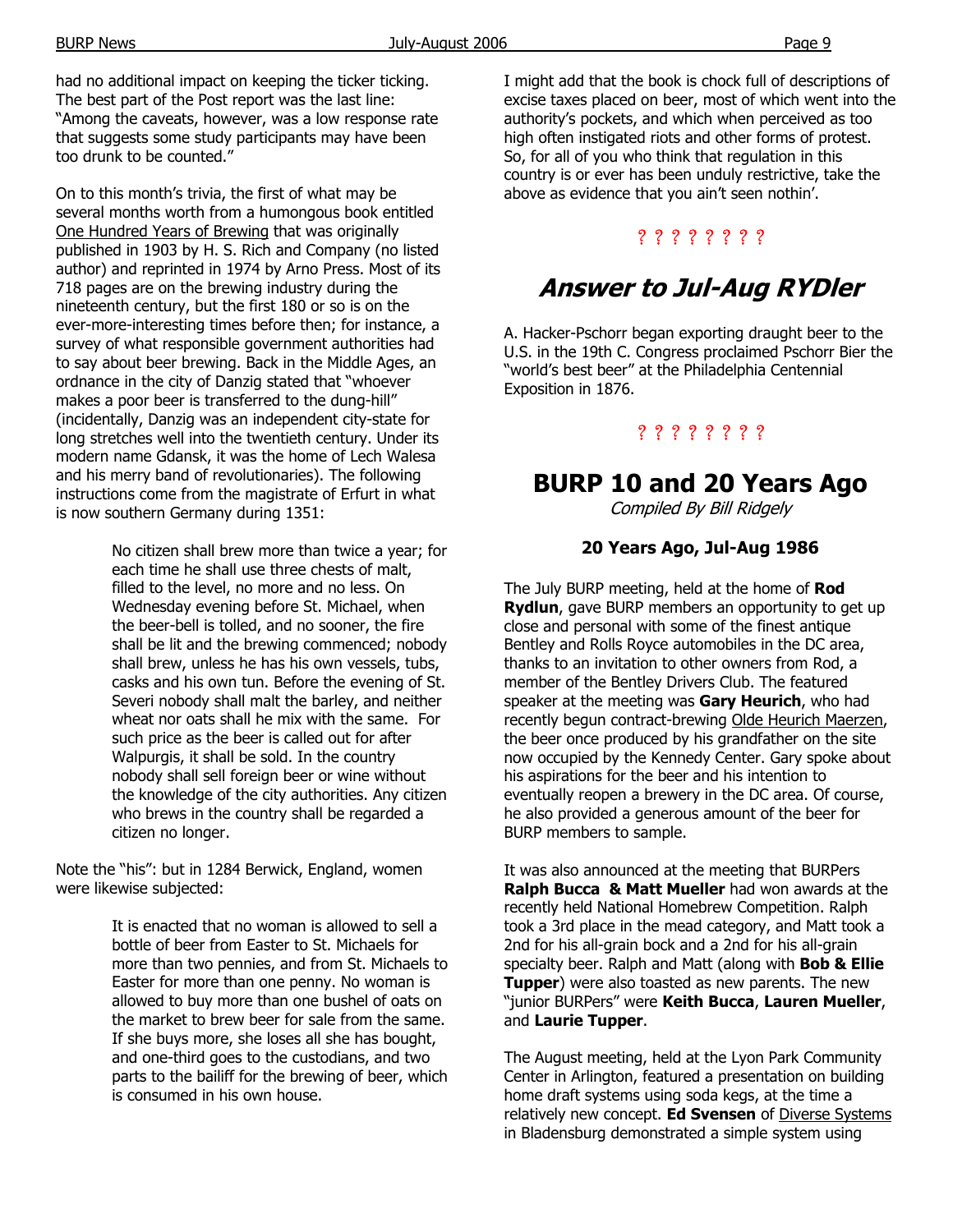either 3 or 5-gallon kegs. At the time, new kegs could be purchased for about \$60, but BURPer **Joel Spencer** said that used ones could be found in scrapyards for less than \$5. Ed provided a complete system, including new keg, 5-lb CO2 bottle with regulator, and cobra tap. The price of the system was not mentioned in the newsletter.

### **10 Years Ago, Jul-Aug 1996**

The July meeting, held at the beautiful home of **Alice & Jim Davis** on the shores of Lake Barcroft in No. VA, featured the first BURP "Battle of the Sexes" homebrew competition. The rules were simple: any style was acceptable, and brewing teams had to be made up of at least two people of the same sex. The 7 entries were evaluated by a panel of 4 judges (2 men and 2 women) based on criteria such as which were "manly" beers and which were "chick" beers (Orange Honey Wheat was deemed to be a "chick" beer while Brown Porter was determined to be "manly"). Several beers (like American and English Pale Ale) were considered to be "gender neutral". This, along with overall quality & adherence to style, determined the winners: 3rd to **Jamie Langlie, Debbie Parshall, & Alison Skeel** for their APA, 2nd to **Max Drauchau & Mike Rawe** for their Belgian Wit, and 1st to **Tom Cannon, Pat Crowe, and Dave Pyle** for their Weizenbock. Tom told the crowd that the Weizenbock would be pouring at the upcoming MASHOUT. **Jim Davis** generously provided 3 kegs of his own homebrew for the thirsty masses. His Mild Ale was determined by the majority to be the favorite.

The July BURP News once again contained a wealth of information, especially from Li-beerian **Bob Cooke**, who listed the entire contents of the club li-beery and also reviewed selected tidbits from other club newsletters. The most interesting of these was a pairing of ice cream with beer presented by **Fred Eckhardt** at the Dixie Cup Homebrew Competition in Texas. The best combination, as selected by the participants, was Ben & Jerry's Aztec Harvest Coffee Ice Cream paired with Chimay Gran Reserve. Also in the newsletter, **Andy Anderson** continued his European Beer Journal with a report on the Blue Anchor, a pub in Cornwall, England that had been brewing its own beer continually for over 400 years.

The August meeting was the 9th annual MASHOUT, held Aug 23-25 on Popenoe's Mountain in Rocky Gap, MD. There were a couple of "firsts" recorded at the event. It was the first MASHOUT to break 100 in attendance, and it was the first to feature a live band, "Poker Face" from Chesapeake Beach, MD. According to the MASHOUT announcement, there was also to be a "lawnmower beer" competition a the event, but this was the 2nd attempt by the club to hold such a competition (the first brought no entries), and no subsequent list of winners was provided, so it's unknown as to whether the competition was actually held at MASHOUT.

The combined August/September BURP News featured Li-beerian **Bob Cooke's** continuing "Best of the Other Newsletters" column, **Bruce Feist's** "Tasty Travels" in the San Francisco Bay area, and a nice collection of photos from the previous year's MASHOUT.



## **BURP Prosperity Report**

By Larry Koch, Minister of Prosperity

### **Current Financial Position**

| Previous Balance -<br>4 June 2006 | \$17,961    |
|-----------------------------------|-------------|
| Income                            | $+$ \$2,569 |
| <b>Expenses</b>                   | - \$356     |
| Current Balance -<br>16 July 2006 | \$20,174    |

BURP members are reminded that all expense submissions must include details. Required details are date, exact amount, detailed description of the item, any special circumstances, and name of person to be reimbursed. Event coordinators should maintain a spreadsheet for their project.

Spreadsheets and other financial data are available on the BURP website to registered users at http://burp.burp.org/Default.aspx?tabid=438.

# **Membership Update**

By Jim & Linda Rorick, Ministers of Propaganda

This month we welcome new members **Geert & Leslie Van Brandt** of Bethesda, MD.

Since Jan 2006, the BURP website has received 42 requests for information about BURP – 5 of these folks have joined BURP (12%).